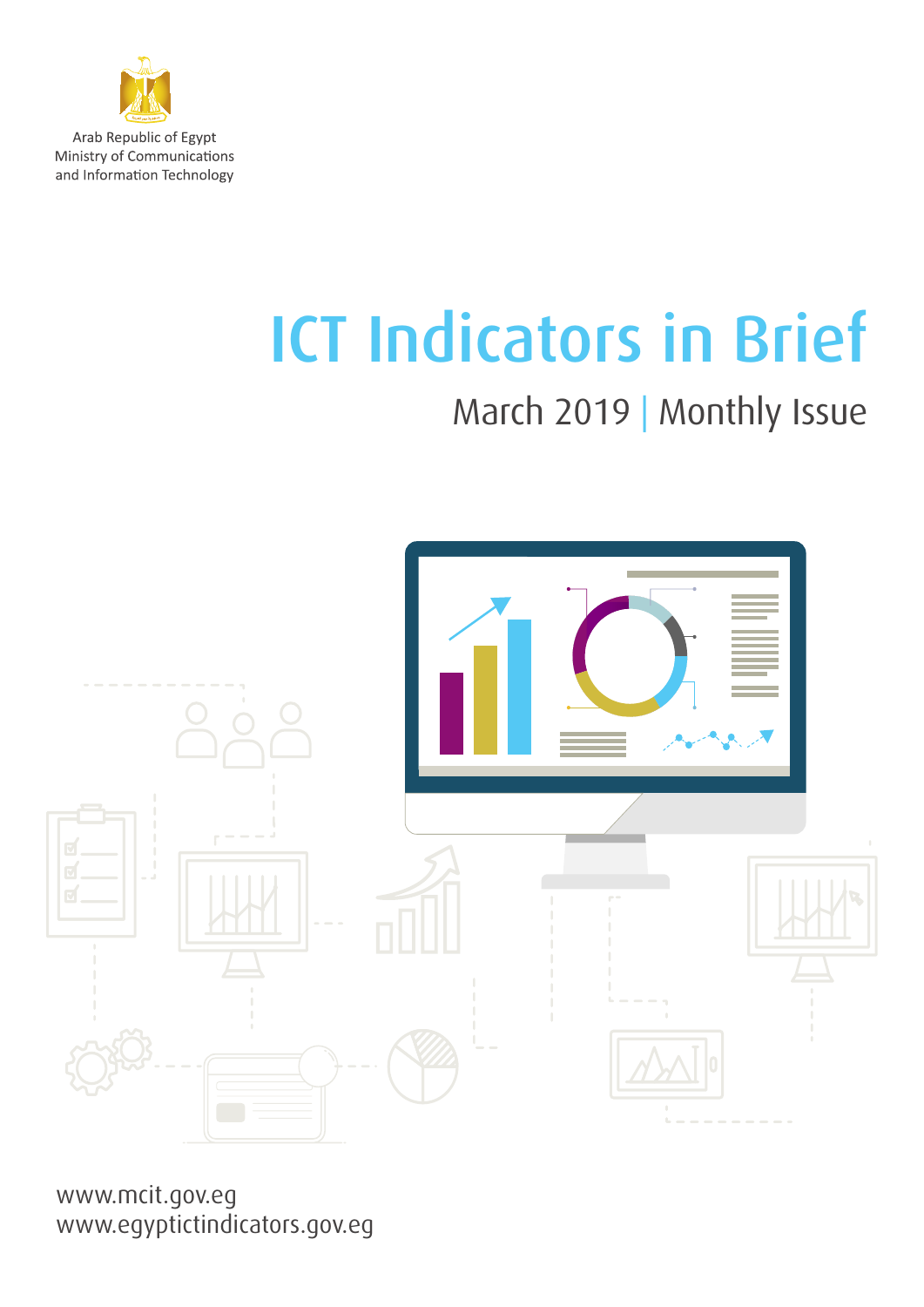Mobile Phones



**Source:** Ministry of Communications and Information Technology – National Telecom Regulatory Authority

| Monthly<br>Change<br>February<br>February<br>January<br>Rate <sup>0</sup> %<br>Unit<br>2019<br>2019<br>2018<br>Million<br>Mobile Internet Users<br>32.09<br>32.49<br>34.13<br>$-4.80$<br>Subscription<br>Million<br><b>USB Modem Subscription</b><br>3.08<br>3.25<br>$-2.25$<br>3.15<br>Subscription<br>International Internet Bandwidth<br>1583.44<br>1182.44<br>1219.80<br>Gbps<br>3.16<br>Source: Ministry of Communications and Information Technology - National Telecom Regulatory Authority - Telecom Egypt<br>2018/2019<br>Unit<br><b>Million Users</b><br>40.9<br>0/0<br>48 | <u>ลิ</u><br><b>Internet</b> |  |  |  |  |  |                                          |  |
|--------------------------------------------------------------------------------------------------------------------------------------------------------------------------------------------------------------------------------------------------------------------------------------------------------------------------------------------------------------------------------------------------------------------------------------------------------------------------------------------------------------------------------------------------------------------------------------|------------------------------|--|--|--|--|--|------------------------------------------|--|
| Internet Users*<br>Internet Penetration*                                                                                                                                                                                                                                                                                                                                                                                                                                                                                                                                             |                              |  |  |  |  |  | Annual<br>Change<br>Rate <sup>0</sup> /0 |  |
|                                                                                                                                                                                                                                                                                                                                                                                                                                                                                                                                                                                      |                              |  |  |  |  |  | 1.25                                     |  |
|                                                                                                                                                                                                                                                                                                                                                                                                                                                                                                                                                                                      |                              |  |  |  |  |  | $-5.43$                                  |  |
|                                                                                                                                                                                                                                                                                                                                                                                                                                                                                                                                                                                      |                              |  |  |  |  |  | $-22.97$                                 |  |
|                                                                                                                                                                                                                                                                                                                                                                                                                                                                                                                                                                                      |                              |  |  |  |  |  |                                          |  |
|                                                                                                                                                                                                                                                                                                                                                                                                                                                                                                                                                                                      |                              |  |  |  |  |  |                                          |  |
|                                                                                                                                                                                                                                                                                                                                                                                                                                                                                                                                                                                      |                              |  |  |  |  |  |                                          |  |
|                                                                                                                                                                                                                                                                                                                                                                                                                                                                                                                                                                                      |                              |  |  |  |  |  |                                          |  |

\*According the results of "ICT Access and Use by Households and Individuals Survey for 2018/2019"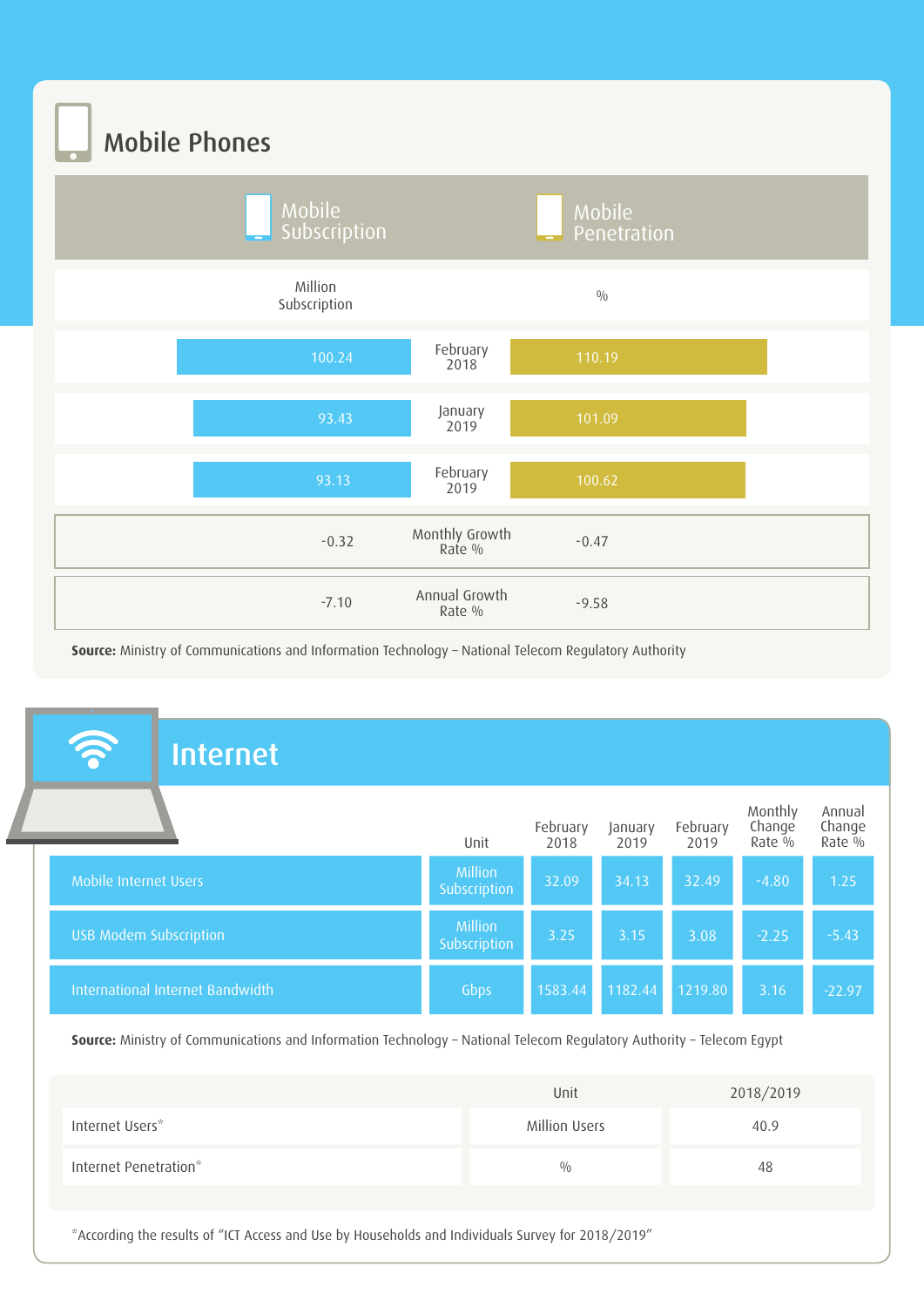| ADSL and Mobile Internet Users |                      |                                                                        |  |  |  |
|--------------------------------|----------------------|------------------------------------------------------------------------|--|--|--|
|                                | ADSL<br>Subscription | Proportion of Mobile<br>Internet Users of Total<br>Mobile Subscription |  |  |  |
| Unit                           | Million Subscription | 0/0                                                                    |  |  |  |
| February 2018                  | 5.43                 | 32.02                                                                  |  |  |  |
| January 2019                   | 6.62                 | 36.53                                                                  |  |  |  |
| February 2019                  | 6.74                 | 34.89                                                                  |  |  |  |
| Monthly Change Rate %          | 1.88                 | $-1.64$                                                                |  |  |  |
| Annual Change Rate %           | 24.20                | 2.88                                                                   |  |  |  |

ADSL Subscriptions Regional Distribution



**Source:** Ministry of Communications and Information Technology – National Telecom Regulatory Authority– Telecom Egypt

| <b>Fixed Telephone</b>                   | Unit                    | February<br>2018 | January<br>2019 | February<br>2019 | Monthly<br>Change<br>$Rate\%$ | Annual<br>Change<br>Rate $\%$ |
|------------------------------------------|-------------------------|------------------|-----------------|------------------|-------------------------------|-------------------------------|
| Local Exchange Capacity                  | Million Lines           | 19.79            | 21.14           | 22.48            | 6.30                          | 13.60                         |
| Fixed Lines Subscription                 | Million<br>Subscription | 6.61             | 8.15            | 8.36             | 2.53                          | 26.43                         |
| <b>Fixed Lines Penetration</b>           | 0/0                     | 6.81             | 7.59            | 7.6              | 0.13                          | 0.79                          |
| Number of Local Exchanges                | Exchange                | 1517             | 1510            | 1510             | 0.00                          | $-0.46$                       |
| Number of Local Exchanges in Rural Areas | Exchange                | 1051             | 1051            | 1051             | 0.00                          | 0.00                          |
|                                          |                         |                  |                 |                  |                               |                               |

#### Fixed Lines by Type of Subscription

Government Subscription 3%

Commercial Subscription 11%

Residential Subscription 86%



**Source:** Ministry of Communications and Information Technology – Telecom Egypt

### Number of Newly Established ICT Companies and Issued Capital \*

|                                                       | Unit        | Activity                   | February<br>2018 | January<br>2019 | February<br>2019 |
|-------------------------------------------------------|-------------|----------------------------|------------------|-----------------|------------------|
|                                                       |             | Communications             | 0.05             | 0.61            | 22.90            |
| Issued Capital of Newly                               | Million EGP | Information Technology     | 111.75           | 128.06          | 183.53           |
| Established ICT Companies<br>during each Month        |             | <b>IT Enabled Services</b> | 37.59            | 6.21            | 29.28            |
|                                                       |             | Other ICT Companies        | 0.00             | 7.39            | 100.69           |
| Total                                                 |             |                            | 149.39           | 142.27          | 336.41           |
|                                                       |             | Communications             | $\mathbf{1}$     | 3               | 17               |
| Number of Newly                                       |             | Information Technology     | 28               | 102             | 118              |
| <b>Established ICT Companies</b><br>during each Month | Companies   | <b>IT Enabled Services</b> | 78               | 20              | 16               |
|                                                       |             | Other ICT Companies        | $\overline{0}$   | 15              | 12               |
| Total                                                 |             |                            | 107              | 140             | 163              |

\* Most of the newly established ICT Companies are small and micro enterprises

**Source:** Ministry of Investment – General Authority for Free Zones and Investment